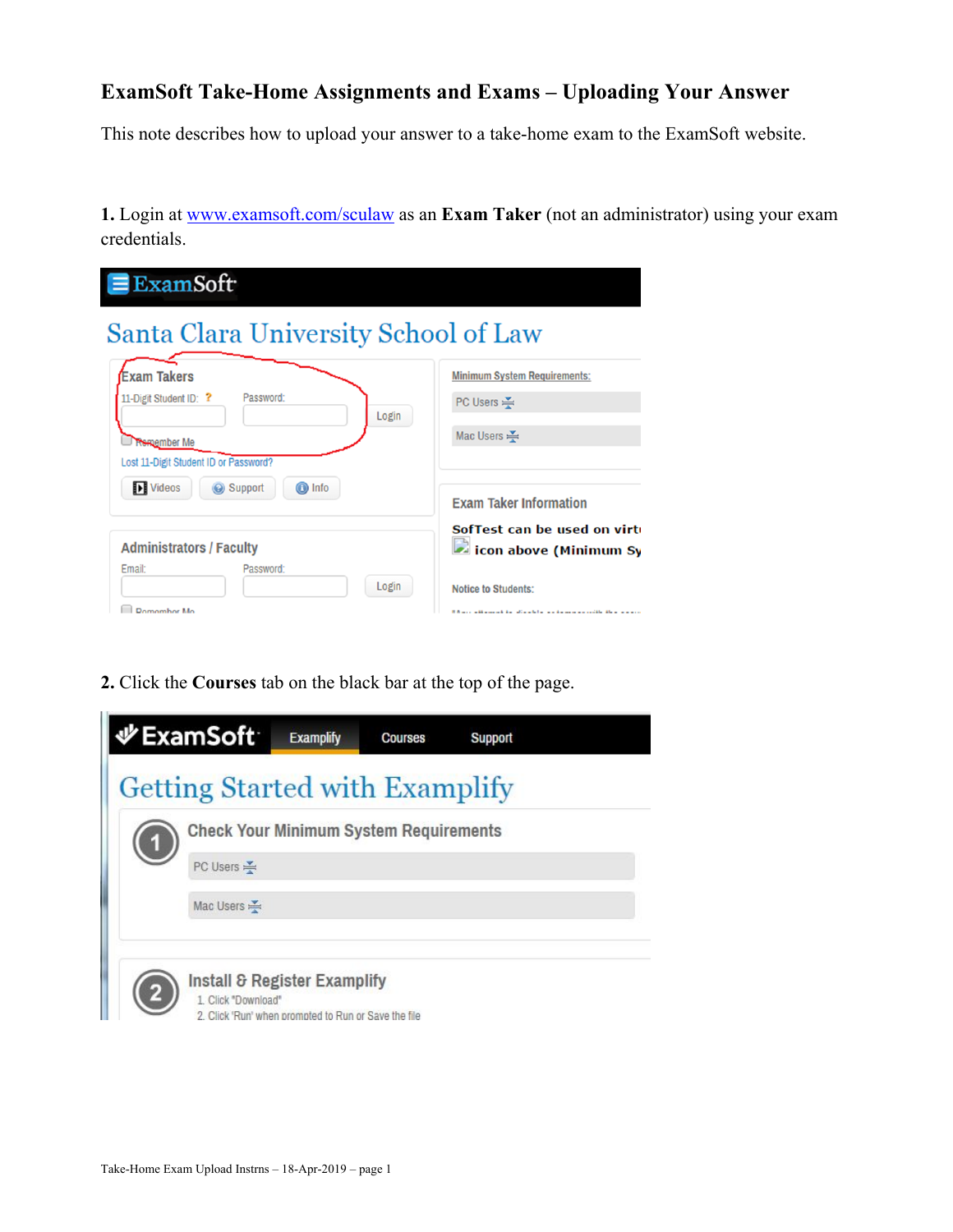**3.** You'll see a list of your classes.  $C<sub>OMP</sub> <sub>Q</sub>$ 

| Exams/Assessments |
|-------------------|
|                   |
|                   |
|                   |
|                   |

An active class will have a green Active label, and the Notifications column will show whether uploads are required. The blue course name is a link to the class. Click on the link of the class for which you have a take-home final or assignment.

You'll see something like this:

| $\equiv$ ExamSoft                                                   |      | <b>SofTest</b> | <b>Courses</b>                        | Support |               |                                                                                                                                                                                                                                |                    |                         |
|---------------------------------------------------------------------|------|----------------|---------------------------------------|---------|---------------|--------------------------------------------------------------------------------------------------------------------------------------------------------------------------------------------------------------------------------|--------------------|-------------------------|
| Course: Linear-Algebra-Frenkel-998-99998-2016-Fall                  |      |                |                                       |         |               |                                                                                                                                                                                                                                |                    |                         |
|                                                                     |      |                |                                       |         |               | If you saw the green confirmation screen while exiting SofTest, your file has been uploaded. Additional confirmations such as emails, texts, and the exam history will be received or updated within 15 minutes. For more info |                    |                         |
| Previous 1 Next                                                     |      |                |                                       |         |               | Show: 10   25   50   100                                                                                                                                                                                                       |                    |                         |
| Title                                                               | Type |                | <b>Notifications/Actions Required</b> |         | Download Date | <b>Upload Due Date</b>                                                                                                                                                                                                         | <b>Upload Date</b> | <b>Upload File Name</b> |
| Linear-<br>Algebra-<br>Frenkel-2016-<br>Fall-<br>TakeHome-<br>Final | Exam | <b>ACTION</b>  | Upload Assignment: 8 Days Remaining   |         |               | 11/11/2016 1:30 PM                                                                                                                                                                                                             |                    |                         |

The Notifications/Actions Required column shows an upload is required and that 8 days remain before the deadline. The Upload Due Date shows when the file is due; in this example, it is due on 11/11/2016 at 1:30 PM.

**4.** Click on either the blue Action button or the green Upward-Pointing Upload arrow to upload your file. In either case, you'll see this upload dialog:

| <b>Algebra-Frenk</b><br>while exiting SofTest, your file has   | Q<br><b>Upload Exam/Assignment</b><br>$_{\odot}$<br>Browse | re information, visit our Support Porta |
|----------------------------------------------------------------|------------------------------------------------------------|-----------------------------------------|
| ications/Actions Required<br>Upload Assignment 8 Days R<br>пон | <b>Upload</b><br>Cancel                                    | <b>Upload File Name</b>                 |
| esults                                                         |                                                            |                                         |

**5.** Click Browse and navigate to the file that has your completed exam or assignment. Your answer should include your BGID and the filename should have your BGID in it. Your name should appear nowhere in your answer or the filename. In this example, the file is called *Algebra Final 2345.pdf*; the student's BGID is 2345.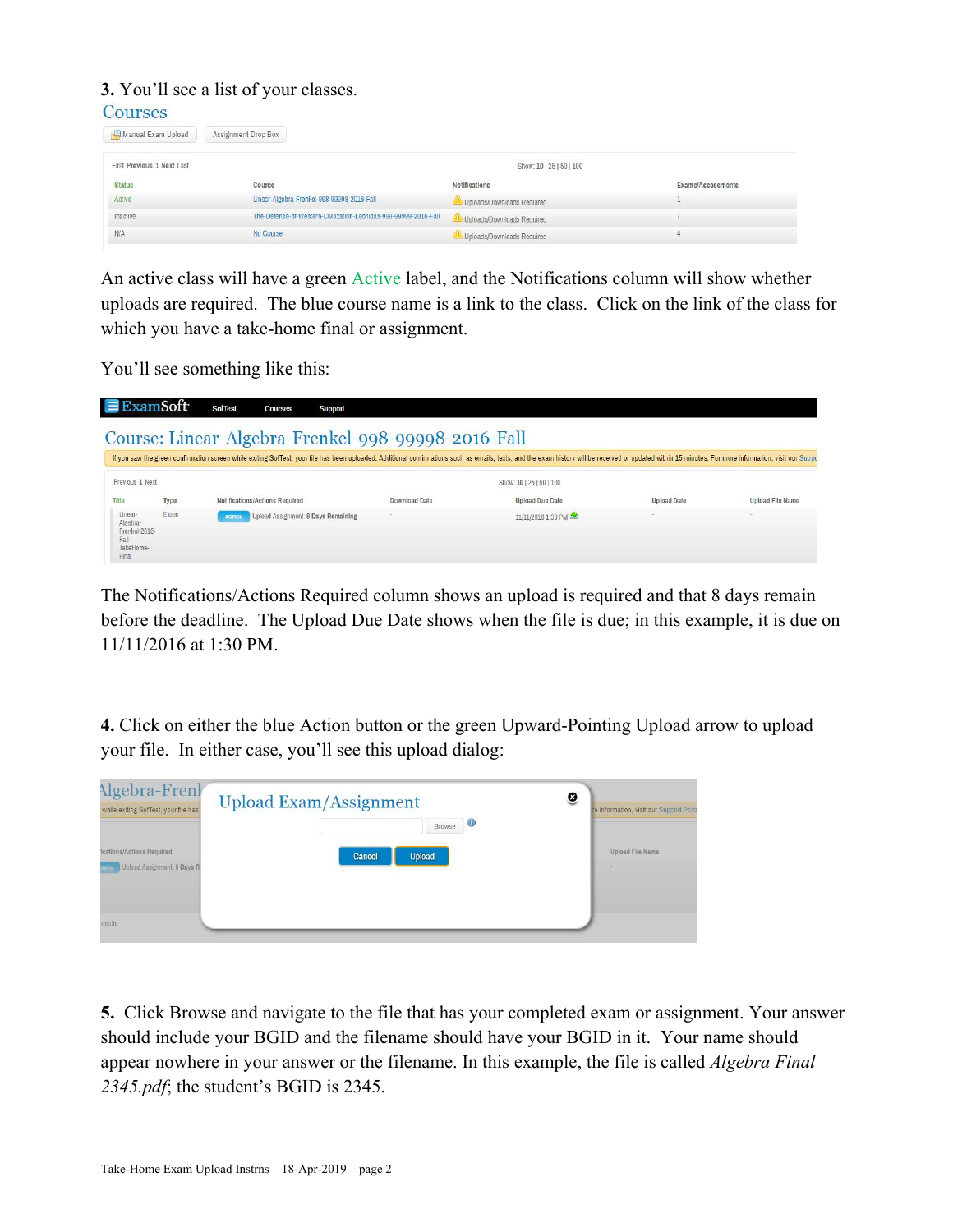## **Upload Exam/Assignment**



**6.** Click the Upload button. You'll see something like this, confirming your successful upload. The dialog will vary slightly depending on the exact options your professor specified.

| You have successfully uploaded the file, Algebra Final 2345.pdf, to the assessment: Linear-Algebra-Frenkel-2016-Fall- |
|-----------------------------------------------------------------------------------------------------------------------|
|                                                                                                                       |

**7.** Dismiss the dialog by clicking on the X in the top right or the blue Cancel button at the bottom. (The Cancel button cancels this dialog, it does not cancel the upload you just did.) Now you will see a screen like this:

| $\equiv$ ExamSoft                                                                                                                                                                                                              |      | <b>SofTest</b> | <b>Courses</b>                            | Support |                      |                          |                     |                         |
|--------------------------------------------------------------------------------------------------------------------------------------------------------------------------------------------------------------------------------|------|----------------|-------------------------------------------|---------|----------------------|--------------------------|---------------------|-------------------------|
| Course: Linear-Algebra-Frenkel-998-99998-2016-Fall                                                                                                                                                                             |      |                |                                           |         |                      |                          |                     |                         |
| If you saw the green confirmation screen while exiting SofTest, your file has been uploaded. Additional confirmations such as emails, texts, and the exam history will be received or updated within 15 minutes. For more info |      |                |                                           |         |                      |                          |                     |                         |
| Previous 1 Next                                                                                                                                                                                                                |      |                |                                           |         |                      | Show: 10   25   50   100 |                     |                         |
| Title                                                                                                                                                                                                                          | Type |                | <b>Notifications/Actions Required</b>     |         | <b>Download Date</b> | <b>Upload Due Date</b>   | <b>Upload Date</b>  | <b>Upload File Name</b> |
| Linear-<br>Algebra-<br>Frenkel-2016-<br>Fall-<br>TakeHome-<br>Final                                                                                                                                                            | Exam | <b>ACTION</b>  | <b>Upload Assignment 8 Days Remaining</b> |         |                      | 11/11/2016 1:30 PM       | 11/03/2016 11:28 AM | Algebra Final 2345.pdf  |

If the upload date and upload file name are not blank, then your file uploaded successfully. In this case, the file was called *Algebra Final 2345.pdf* and was uploaded at *11/03/2016 11:28 AM*.

## **Multiple Uploads**

If a green upward-pointing arrow still appears, then this take-home has been configured to allow you to upload multiple versions. If you see a mistake in your final answer, you may correct and upload your revised version, BUT, BE CAREFUL. Your revised version will entirely replace the previous version. YOUR INSTRUCTOR WILL SEE ONLY THE LAST ONE YOU UPLOADED AND THE TIME IT WAS UPLOADED. DON'T RISK MAKING YOUR EXAM LATE TO CORRECT A MISPLACED APOSTROPHE!!!